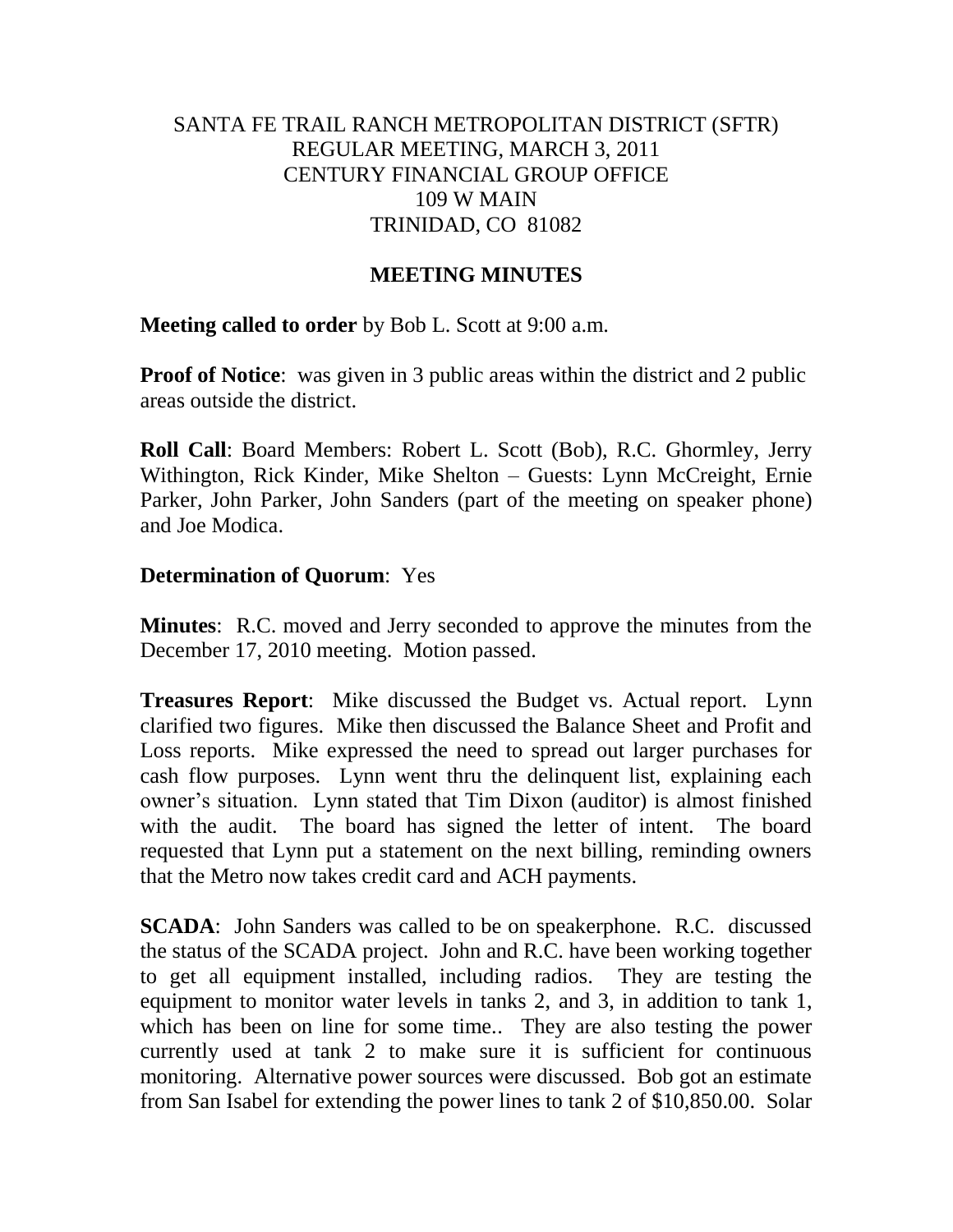panels would cost approximately \$2000.00. Our current power feed from Tall Oaks appears sufficient for now, and perhaps in the future, the cost of extending power to tank 2 will be shared with lots H1 and H2. R.C. and John will be ordering critical SCADA system spares. The cost will be about \$10,000, and the ordering will be spread out for minimal affect to cash flow. Lynn will endeavor to open accounts with those suppliers.

**System Disinfection**: Rick discussed the chlorine levels in the system and how he is maintaining the correct levels. The tester he is currently using needs to be replaced. He will be ordering a new more accurate tester today. It will be around \$500.00. R.C. and John Noard have been helping him out with the testing. Next time he takes a sample to Pueblo, he will get more Chlorine.

**System Upgrades/Frozen Line Repairs**: Discussion intermingled. It was decided that the 5 kupfurles that have been left open to prevent water lines from freezing could now be shut off. The below zero cold spell a couple weeks ago, caused several lines to freeze. The lines that are freezing need to be dug up, fixed and buried deeper to prevent future freezing. One line has been fixed. It is a costly fix due to the rocky nature of the ground. The roads that have freezing problems so far are; Squirrel lane, Elk Ridge Trail, Mountain Meadow, North Alpine Meadow, West Fisher Peak, Coyote Track Trail, Wildwood and Aspen Court. R.C. presented a graph comparing the mean temperatures from last winter and this year. Discussion of the cause and effect followed. From experience the best way to find and fix a frozen line is to wait until it freezes. Depth is a major factor, but shading also has to be considered. Beginning in the fall of this year, the Metro will begin to fix the lines that are freezing. The priority will be determined by the number of residences using the line and the length of the line. For the lines that are not getting fixed right away, either the kupferles will be opened or the metro will pay to have water hauled by their contractor from ranch sources to the owner's cistern. Discussion followed. Bob made a motion and Mike seconded the motion, that if an owner cannot get water due to a frozen line, the Metro will do one of two things: 1) Metro will pay someone of their choice to haul water from the Metro water system, from the most convenient location on the ranch, to the owner at a reasonable cost to the Metro. The owner is still responsible for paying the quarterly maintenance fees normally charged and pay for all the water hauled to their cistern after the line froze at the normal per gallon rate. This charge will show on their bill as a miscellaneous charge. 2) After a line is frozen, owners on that line can haul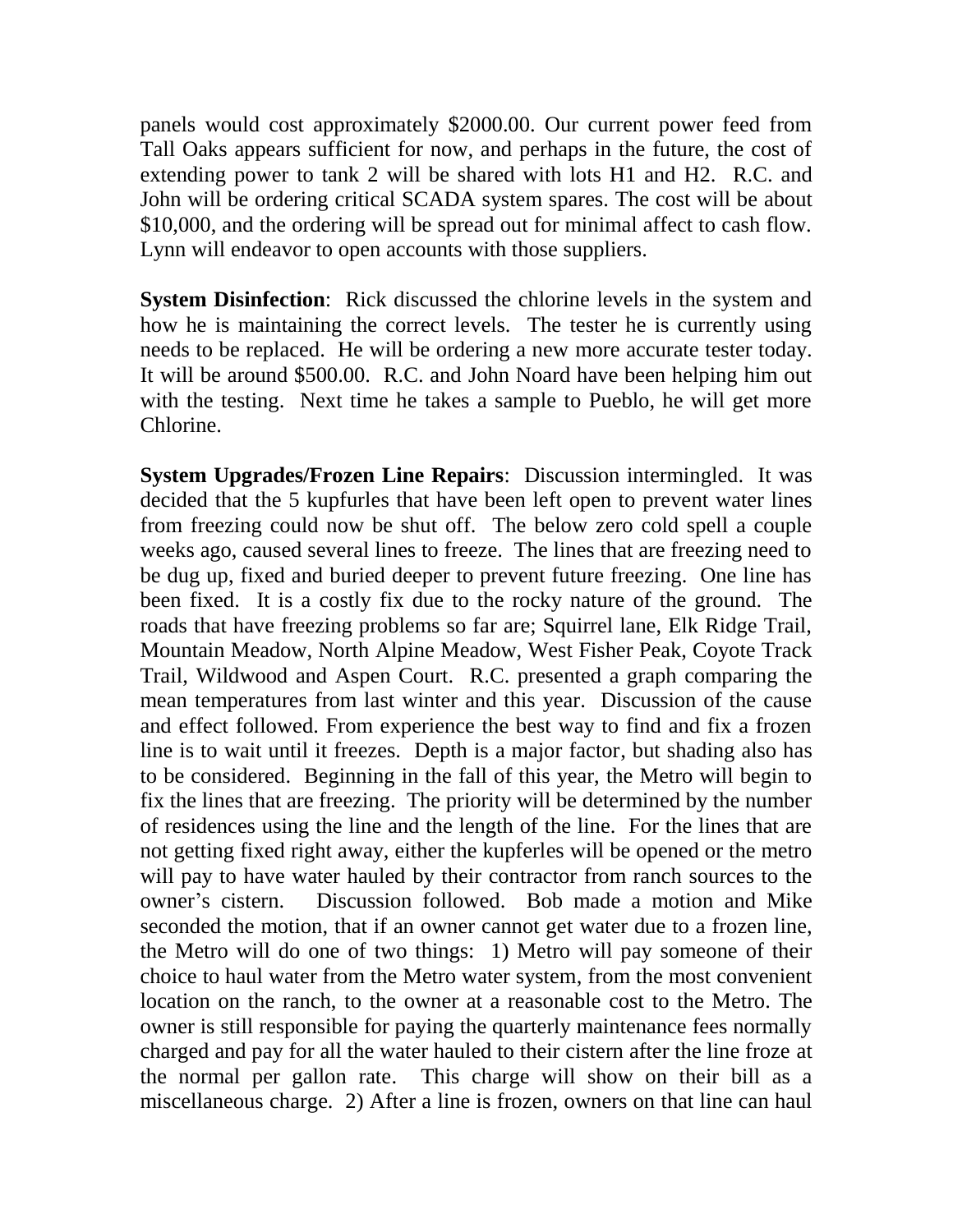their own water from the Metro water system. From the date the owner runs out of water to the date water is restored, the Metro will credit the maintenance fee at the rate of \$ .96/day on the next billing. The water hauled will not be billed. Discussion followed. Motion passed.

# **Old Business:**

**State Sanitary Survey**: Bob responded with a letter to the State stating that all suggestions and deficiencies resulting from the Dec 27, 2010 Sanitary Survey, have been addressed and cured.

**Fire Hydrants**: Bob checked the cost of installing fire hydrants on the ranch at an owner's request. The owner or owners would be responsible for the costs. The hydrant runs around \$1800.00, the miscellaneous parts run around \$ 700.00, and labor would run around \$800.00. The total cost would be approximately \$ 3300.00. If the Metro added a profit of 20%, the cost would be approximately \$3960.00, but subject to adjustment. Discussion followed on the existing 8 fire hydrants on the ranch and current owners requesting a fire hydrant.

Bob made a motion and Jerry seconded the motion, stating if any resident or group of residents request a fire hydrant be installed, the Metro would install the hydrant at a location closest to the owner(s) location, to be determined by the Metro after analyzing the system capabilities. The entire cost would be the responsibility of the owner(s). The involved owners would have no control or personal use of the hydrant.

The next meeting will be Thursday, June 2, 2011.

Jerry moved and Mike seconded to adjourn the meeting at 10:30, motion passed.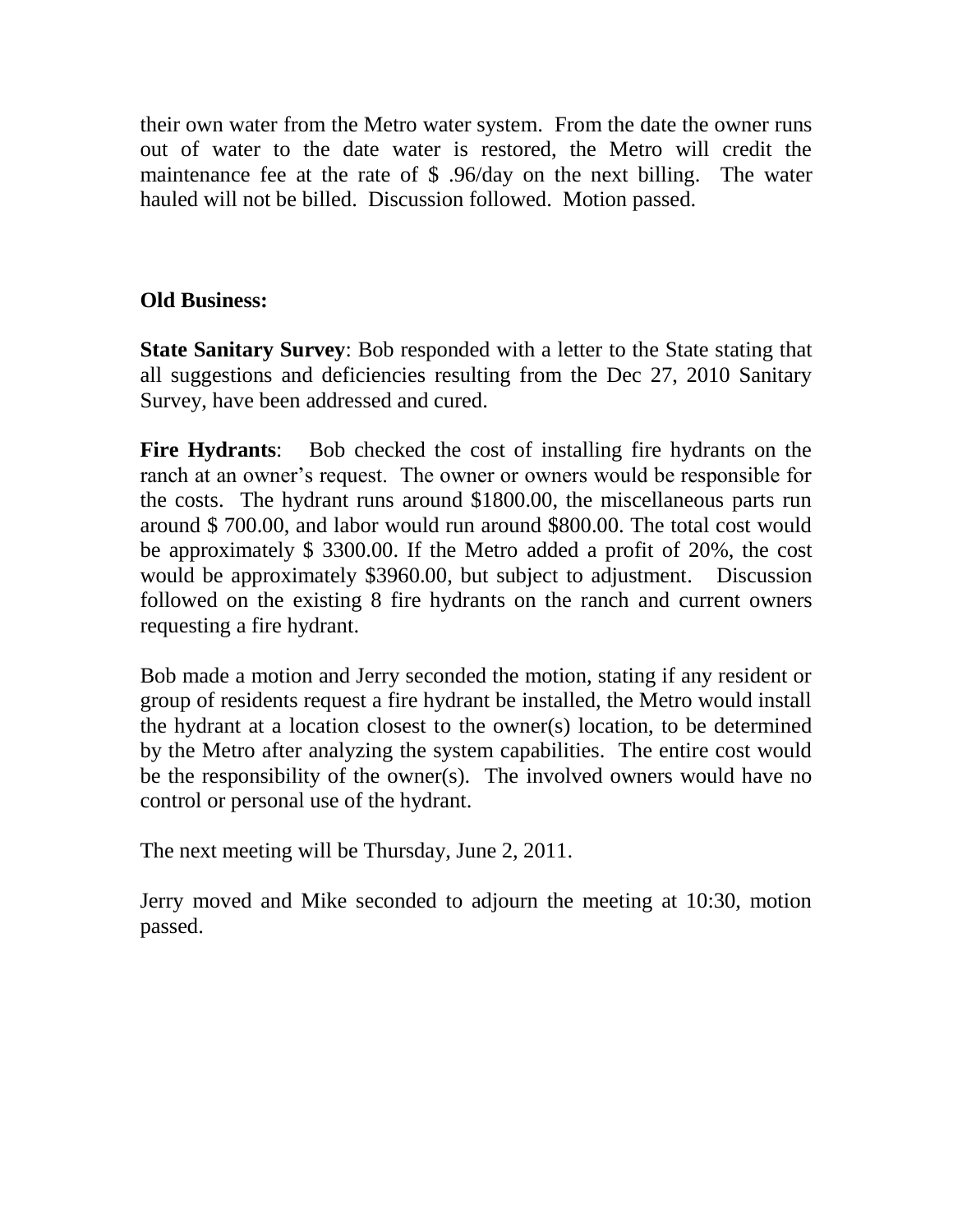# SANTA FE TRAIL RANCH METROPOLITAN DISTRICT (SFTR) REGULAR MEETING, JUNE 2, 2011 CENTURY FINANCIAL GROUP OFFICE 109 W MAIN TRINIDAD, CO 81082

#### **MEETING MINUTES**

**Meeting called to order** by Bob L. Scott at 9:00 a.m.

**Proof of Notice**: was given in 3 public areas within the district and 2 public areas outside the district.

**Roll Call**: Board Members: Robert L. Scott (Bob), R.C. Ghormley, Jerry Withington, Rick Kinder, -Guests: Lynn McCreight

## **Determination of Quorum**: Yes

**Minutes**: Jerry moved and RC seconded to approve the minutes from the March 3, 2011 meeting. Motion passed.

**Treasures Report**: Lynn discussed the Balance Sheet. The Metro cashed in one CD and renewed the second CD for 15 months at a rate of 1.05%. The Bond monies collected since the last bond payment is \$75008.61. Excluding the CD, the spend-able money is \$62411.52. Lynn presented the Profit and Loss, Cash Flow, budget vs. actual, delinquent list and A/R Aging. The San Isabel bill went down as well as the water bill, assumed due to fixing the water leak.

**System Disinfection:** Rick was using more chlorine but since the leak was recently fixed, he is using less. Next month he has to do a lead and copper test and take it to Alamosa. The Consumer Confidence Report went out.

**SCADA** : RC Ghormley presented the following report:

Scada report for the Metro board, June 2, 2011 by RC Ghormley. Updated 6/5/11 by RCG

The radio at T2 is still alive and well after a couple of months of operation, so the power there will probably be adequate. It's been responding to random diagnostic polls just fine. At the moment, since we're not polling the radio regularly, it's in receive mode until polled. Once we begin monitoring the water level in T2, it will be transmitting more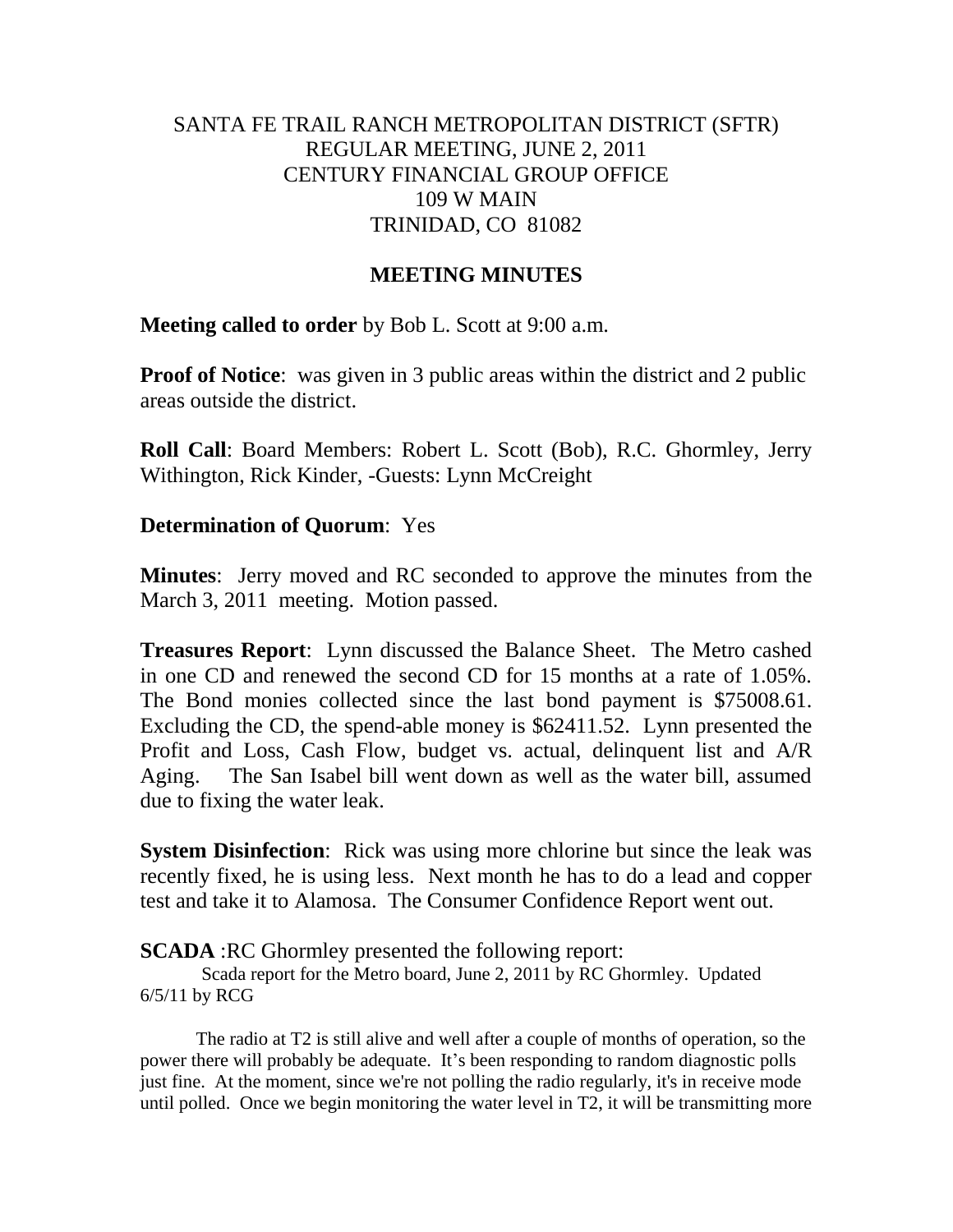frequently and using more power. For a guess, it will probably work OK. If not, then we'll see about only polling it hourly.

Spares: 10K was authorized at the last meeting. So far, 2K has been spent on radios which are in hand now. Quotes were requested for another 5K worth of other hardware, which will be ordered in the next few days. Another 1K of misc. parts will be ordered over the next few weeks, which should cover the last of the spares expenses.

Current status: radio/UPS/antenna installations are complete at T1, T2, T3, and P6. All the radios can communicate with the master radio at T1. Pressure sensors are installed at T1, T2, and T3.

Plans: John is currently working on getting the Red Lion controller to communicate with multiple radios (bench testing). When he solves that, we will program and install a PLC at T3 and then should be able to add T3's level to the on-line display. When the bugs are worked out at T3, we'll do the same with T2. Next up is monitoring the status of P6, and making that available as part of the on-line display. Once that's bugfree, we'll add in monitoring P1's status. Then we'll start to control P6 via radio command from T1 as determined by the Red Lion controller. Then finally, we'll control P1 and the inlet valve via radio link. We chose to do P6 first because of ease of access for troubleshooting.

A question for later: do we want to monitor P2-4? Do we want to control P2-4 remotely? The system will be able to do both with not much additional difficulty. Is there enough added value to having that capability? Discussion encouraged.

 Discussion followed. Bob asked if it is possible to have Red Lion program a controller. Discussion followed. The answer to that question will be researched.

**System Upgrades:** RC presented the following Voice Radio System Plan Draft as of 5/31/11, updated 6/4/11, by RCG --- I did a bit of testing again after the meeting and updated the coverage info.

Estimated costs for a Metro voice radio communications system, as of 5/31/11, by RCG.

License \$350 (a modification to our SCADA license)

Repeater \$2100 (\$1500??) Repeater power supply plus spare \$400 Batteries for backup power (3 ea 12v Optima) \$500 plus \$100 charger Duplexer (smaller mobile duplexer) \$250 Ground wire/rod, coax, polyphaser lightning protection \$300

Option 1: modest antenna and mast \$100 for antenna, \$200 for mast Option 2: good antenna DB223 \$500 and tower 20 ft of Rohn 45 \$600

Total for repeater installation: \$4500 (minimal) to \$5500 (better antenna).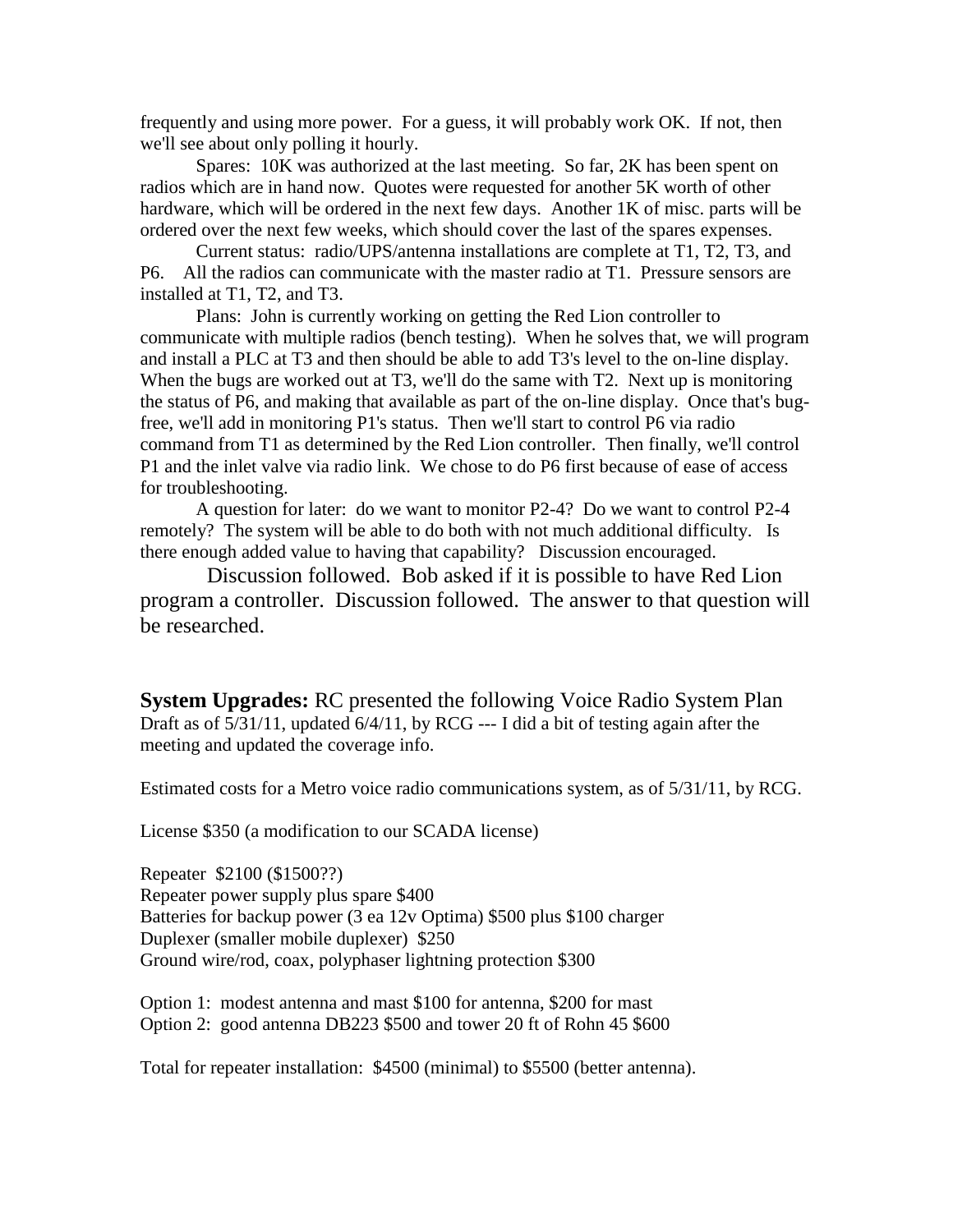System: laptop for programming repeater and mobile/handheld units \$800. Doubles as a second SCADA programming unit.

Each handheld \$250 including spare battery and charger Each mobile vehicle radio: \$300

Mobile vehicle installation \$100 inc antenna and misc. fuse holder, wire, bracket Each Base station: \$300 for radio (same as mobile radio), \$200 for power supply, \$30 for mobile antenna on desk or in attic. External antenna is \$100 plus \$50 for coax/connectors. Mast is user-supplied.

Total for repeater site, programming computer, 6 handheld radios, and 6 mobile radios (all 5 board members plus Sanders):  $$350 + 4500 + 800 + 1500 + 2300 = $9.5K$  Add another 1K for misc. hardware and contingencies and we should be able to have a modest system for a little over 10K. Add 1K for a better antenna if needed.

Anticipated performance: With a repeater at Jerry's place, we will have nearly 100% coverage of all SFTR roads (mobile unit-to-mobile unit) through the repeater. Mobile-tomobile simplex (direct, not through the repeater) will be better than line-of-sight, but probably won't work from canyon-bottom to canyon-bottom. Handheld radios should work through the repeater on 95% of SFTR roads. Worst place is along Vista West between Cedar Way and Little Bear, but a mobile should be able to work the repeater OK (scratchy, but OK), even along there. Handhelds won't work along that stretch. Mobile radios should work through the repeater from most of Trinidad except maybe far east main street. Handhelds will work in some town locations (50%???). Using the test repeater currently installed at Jerry's place, Mary and I can test any location with both mobile and handheld units if there are specific concerns or questions.

Why do we need such a system? From a Metro perspective, this system would be useful to support work on the water and SCADA system: leak checks/fixes, coordination, talking to contractor and SCADA installation, testing and maintenance. Some places on the ranch don't have good cell coverage, and sometimes we need to coordinate among several people simultaneously. John and I have been using our amateur radios for communications while installing, testing, and maintaining SCADA components. We'll continue to need some sort of communications capability in the foreseeable future. Using amateur radios is only permissible because neither of us are paid, but we have to provide our own radios for this at the moment. Others working on the system can't communicate with us as we now operate.

From a POA perspective, tracking snow plowing operations in the winter is probably the greatest need. Grader progress could be followed and redirection effected as needed.

Schedule: Licensing will take a month. Repeater installation preps will take a few weeks. Equipment delivery will probably take several weeks. Programming radios will take a week or so. I would guess we could have IOC (Initial Operational Capability) within 3 months of a go-ahead decision.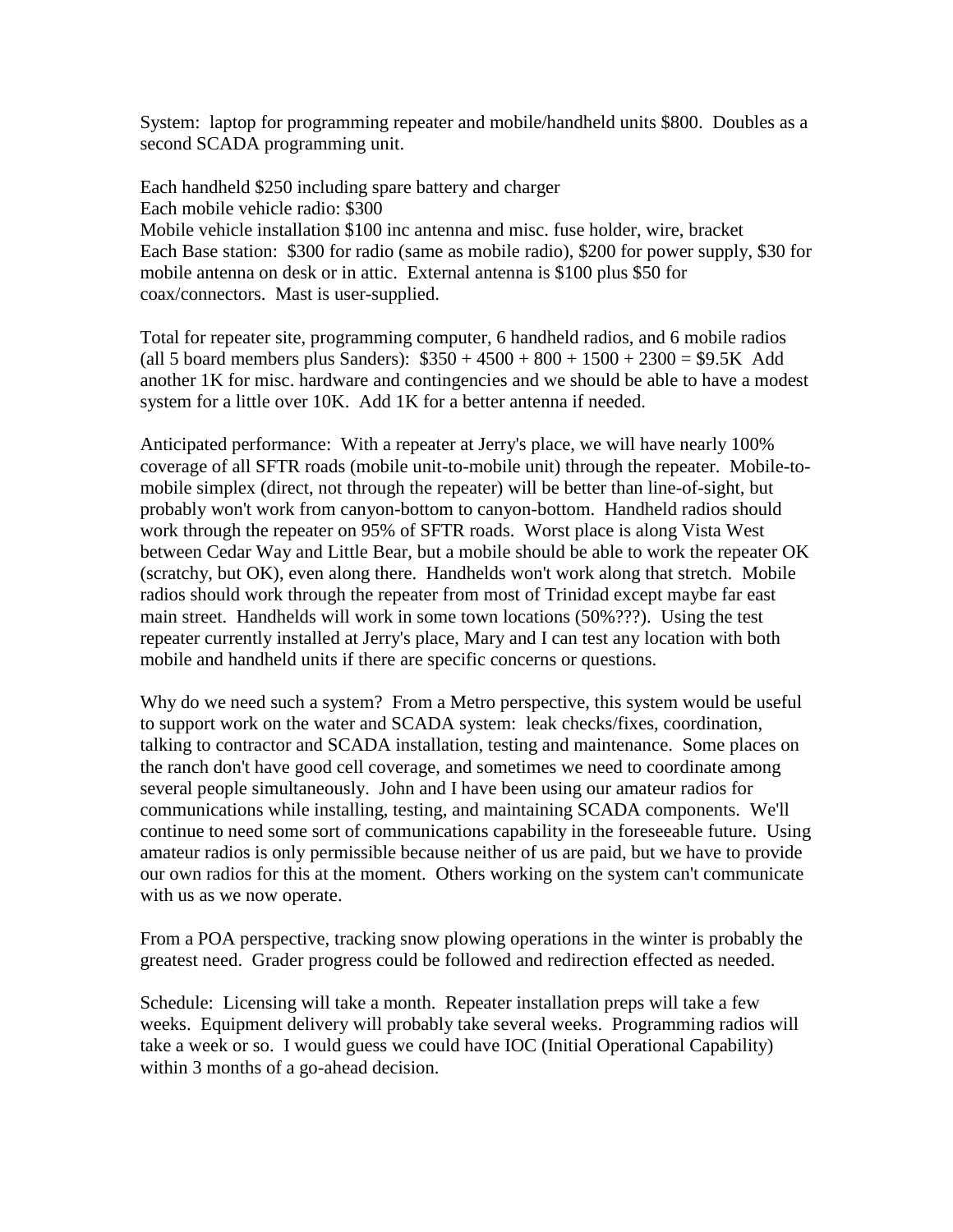A note: getting this system up and running should only require an hour or two of Sander's time for advice and guidance. I don't anticipate it will take away from any of his SCADA efforts.

Discussion followed. RC moved to proceed with the Voice Radio System Plan in support of SCADA testing and maintenance. Rick seconded. Motion passed. The first thing is applying for the license, then installing a repeater and testing the mobile and hand held radios.

**Leak Location:** The Ultrasonic Flow Detector was tested and proven. The decision was made to keep this Detector.

Discussion followed on locations that froze last year and need fixed. Aspen Court and Elk Ridge are two locations discussed. The cost to fix vs. paying someone to haul water to the owners that did not have water is the factor. Bleeding the lines thru the kupferles was discussed and how to keep them from freezing using some sort of insulation and using a hose to divert the water away from the kupferles. Elk Ridge Trail seems to be the first to freeze each year and affects the most taps in use. We will fix that line first by letting it freeze this winter so we can pinpoint the location where the fix is needed. We'll follow the same process we used on Alpine Meadows (south) last winter. On that line and others, we will provide water to affected users in the same manner we did last year. It was also mentioned it could be possible to lower the water level in the tanks to increase the temperature of the water before it goes thru the lines.

**New Business:** Bob presented the Meter Pit Modification Request. Discussion followed. Bob moved to adopt the form as written to use if applicable. Rick seconded. Motion passed.

The next meeting will be Thursday, September 1, 2011.

Jerry moved and Bob seconded to adjourn the meeting at 10:15, motion passed.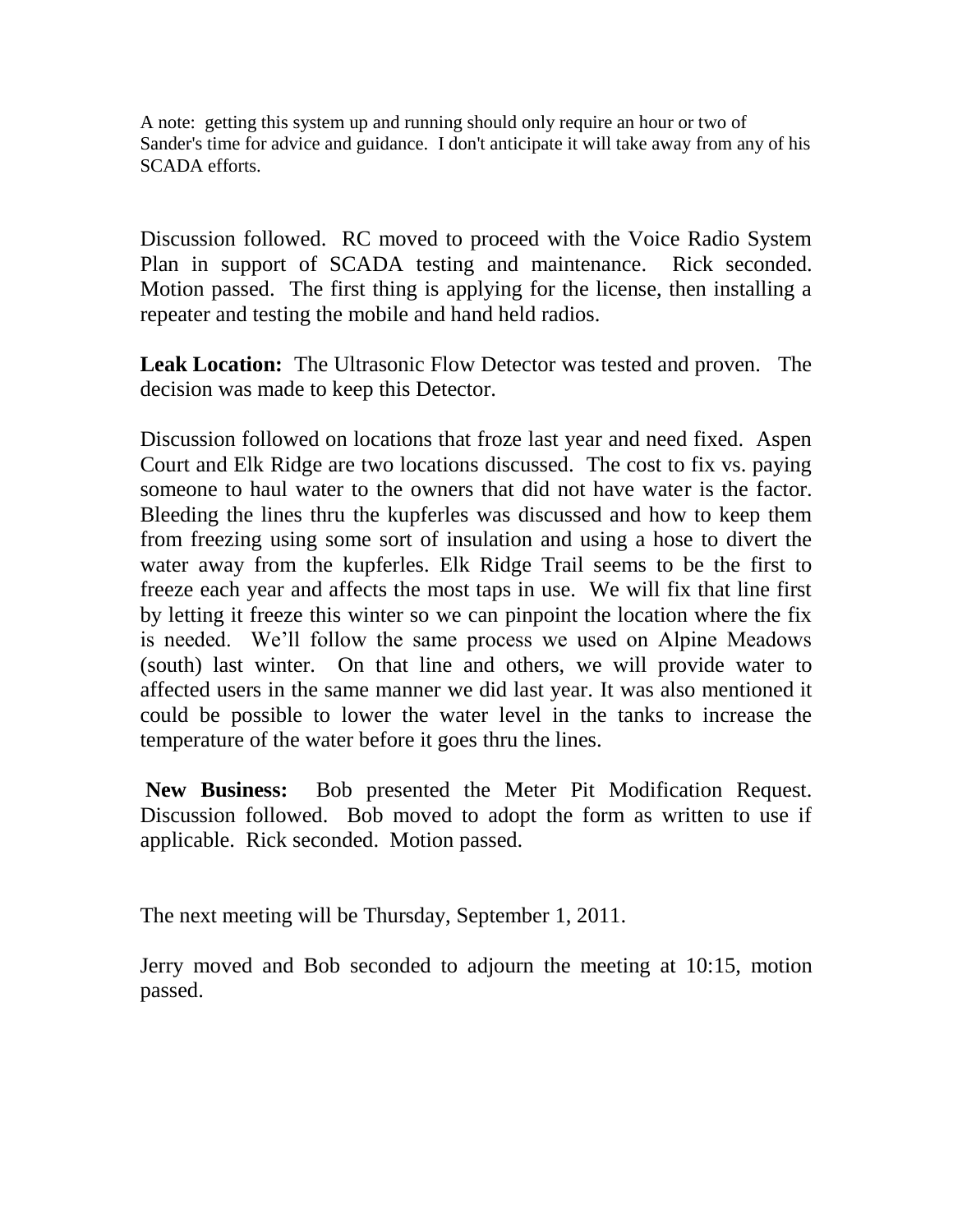# SANTA FE TRAIL RANCH METROPOLITAN DISTRICT (SFTR) REGULAR MEETING, SEPTEMBER 28, 2011 CENTURY FINANCIAL GROUP OFFICE 109 W MAIN TRINIDAD, CO 81082

## **MEETING MINUTES**

**Meeting called to order** by Bob L. Scott at 9:00 a.m.

**Proof of Notice**: was given in 3 public areas within the district and 2 public areas outside the district.

**Roll Call**: Board Members: Robert L. Scott (Bob), R.C. Ghormley, Mike Shelton - Guests: Lynn McCreight, John Parker, Ernest Parker, Linda Austin and Chuck Austin

# **Determination of Quorum**: Yes

**Minutes**: Mike moved and RC seconded to approve the minutes from the June 2, 2011 meeting. Motion passed.

**Treasures Report**: Mike discussed the Financials. Repairs and maintenance is significantly down from last year. Accounting and Auditing are on target. Bond Principal paid was up due to several owners paying off the bond this year. We cashed in a CD which is why we have excess cash available. We have an open credit at Pumps and More from a defective pump returned under warranty. The collection letters sent by Malone were successful, 3 paid in full, 1 signed contract to pay by the end of May, 2012 and one is delayed due to some possible legal issues. Per C.R.S. 32-1- 1001(1) (j) All unpaid fees, rates, tolls, penalties and charges constitute a perpetual lien against the property served. Such lien is entitled to priority over other encumbrances such as prior recorded deeds of trust (but not tax liens). See notes below.

# **Notes to financials:**

**Budget vs. Actual** – I will have to amend the budget with the state by the end of December.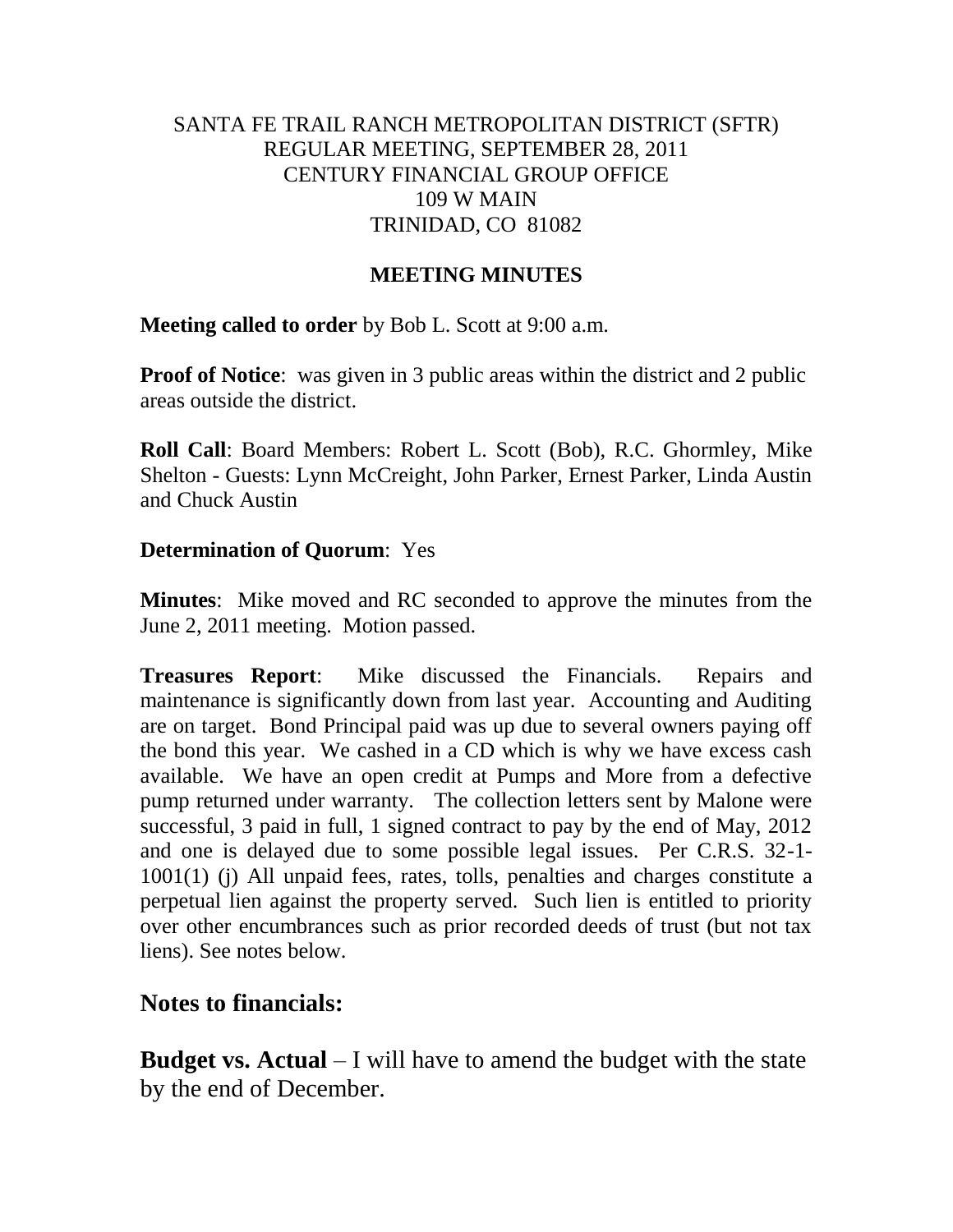Bond income is over budget: In 2011 we have had \$29450.46 in bond payoffs. I also have quoted another \$ 6115.26.

This is why the credit card fees are higher, most payoffs paid with a credit card. Also, we paid more than expected on the bond.

The water tap fees are off because we raised the rates by 250.00 per after the budget was sent in. We had 4 taps totaling the \$1000.00 difference.

The city tap fees do not match up to the collected tap fees because Morello paid the tap fee but is not ready to install the tap.

We have \$26472.13 in collected bond money since we calculated and paid the bond in August.

**System Disinfection**: Rick is not present for an update.

**SCADA** :RC Ghormley presented the following report:

SCADA progress report for Metro Board mtg. 9/28/11, by RC Ghormley and John Sanders

- 1. SCADA components have been installed at P1. No other nodes are planned at present, although P4 could be added if it turns out this is desired, as well as P2 and P3 (additional components would need to be ordered for these installations). The radio link between P1 and T1 has been verified and works fine with plenty of link margin (it will work OK for us). P1 responds to pings from my house, so remote troubleshooting is feasible (currently, all sites can be pinged from my house).
- 2. The P1 installation essentially completes the majority of the SCADA installation work. Remaining are a few component installations to complete the work at each site, but that only consists of a few hours work at each site to mount the PLCs (once they are programmed) and some solid state relays on the DIN rails, plus a small bit of signal wiring.
- 3. Where we stand on installations: P1, P6, T1, T2, and T3 are complete and ready to provide information when the Red Lion/radio/PLC issue is resolved.
- 4. Bob and Jerry installed a flow switch in the output of the pump at P6. The switch drives a relay (same as all the other relays used). The contacts on the relay drive a) a light on the side of the box; and b) the PLC at P6 which will tell us if the pump is moving water. Some PLC programming may be needed to overcome the intermittent nature of the relay output.
- 5. Most spares that were approved (at the Metro mtg. before last) have been ordered, with only a few hundred dollars worth still needing to be ordered (Polyphaser lightning arrestors).
- 6. RC has the second Metro laptop set up (with a personal backup laptop in place)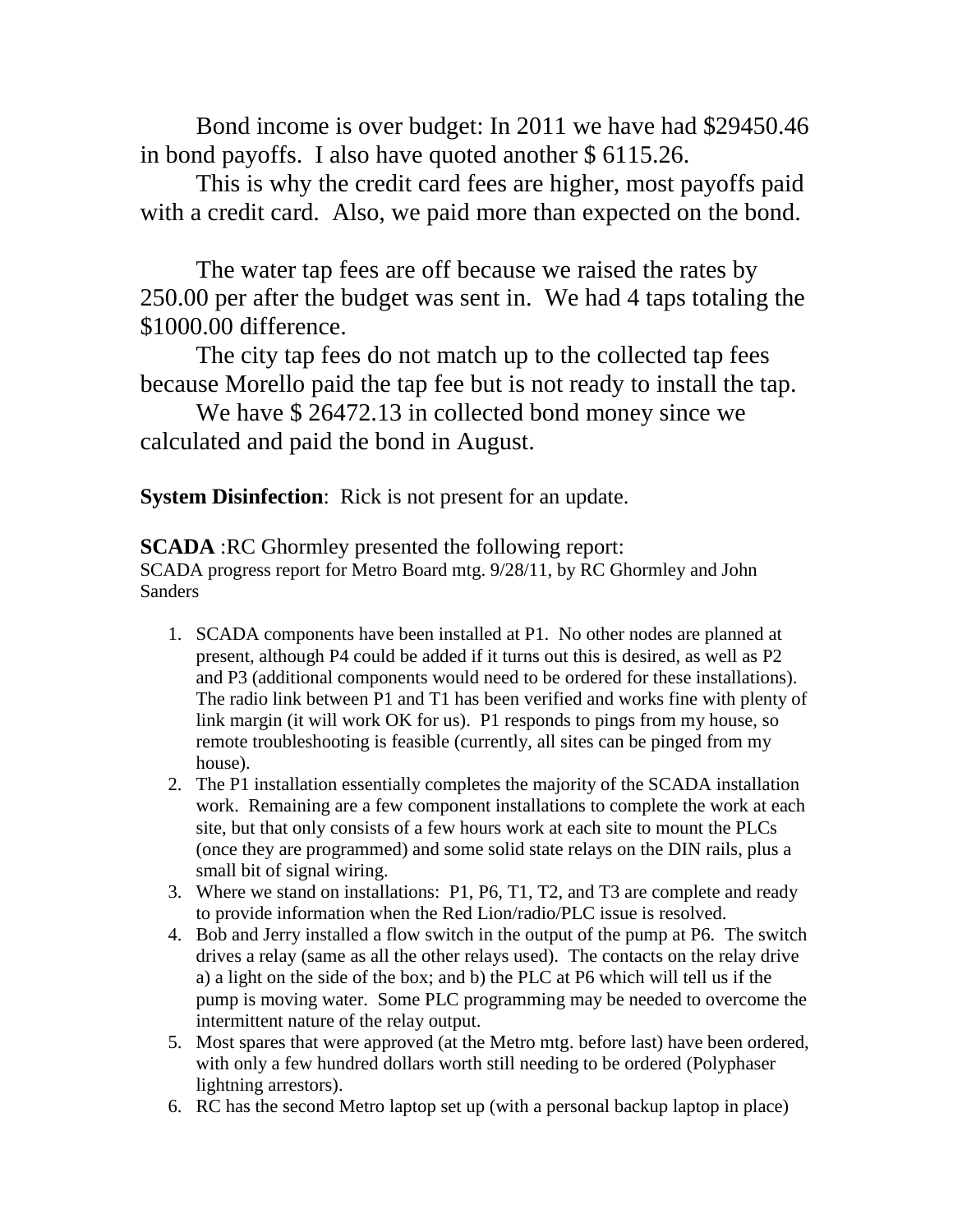and running, currently able to program the Red Lion with John's program. The software to program the MDS radios is not compatible with the Windows 7 operating system on RC's Metro computer, so he's using his personal laptop to do so until GE updates their software.

7. Red Lion/radio/PLC issue: The major hang-up at present is making all these components work together on a bench (simulation of the actual field installation). More phone calls to tech support have not resulted in the hoped-for breakthrough. John has a mockup of the SCADA system set up on his bench, and RC only lacks two cables to complete his mock-up. RC's copy of the software to program the PLCs will arrive approx. Sep 30.

Since we've experienced some difficulty in making the bench-top mock-up system work, the proposal is for RC/John to locate a consultant (likely in Denver or ABQ) who can resolve the issues. RC will pack his components up and drive to the consultant's location, then set the system up on a bench and work with the consultant to fix whatever problems remain. This will minimize the consultant's time and will allow us to then field the working system, or at least advance to the next impediment. If we find the right consultant, this should not take more than a day or two. Once we find a willing and capable consultant and get a cost, John/RC will assess our current status, and ask the Board for approval to proceed if that still makes sense.

After discussion, R.C. made a motion, Bob seconded, to allow R.C. and John to find a qualified consultant who can resolve the Red Lion/radio/PLC issues of all the components working together. A limit of \$5000.00 will be spent. Motion passed.

# **System Upgrades:** Nothing New

**Old Business:** The SFTR Metro will pay the Garretts \$20.00/month (yearly) for the use of the electricity in the storage unit on Cottonwood.

R.C. presented the following report on the Voice Radio System: Metro voice radio communications system progress report, 9/23/11, by RC

- 1. The FCC approved our frequency request on 9/15/11. The license is a modification to the SCADA license, and expires in 2020. It authorizes all our SCADA sites, the voice repeater, and 100 mobile/handheld/base station units (antenna height 20 ft or less).
- 2. The license allows operations within 40km of Jerry's place. That includes all of Trinidad (probably won't work well from the east side of town), N to Aguilar, W to Stonewall, and S past Raton. The repeater won't cover much south of Raton Pass.
- 3. The repeater has been purchased and is on hand.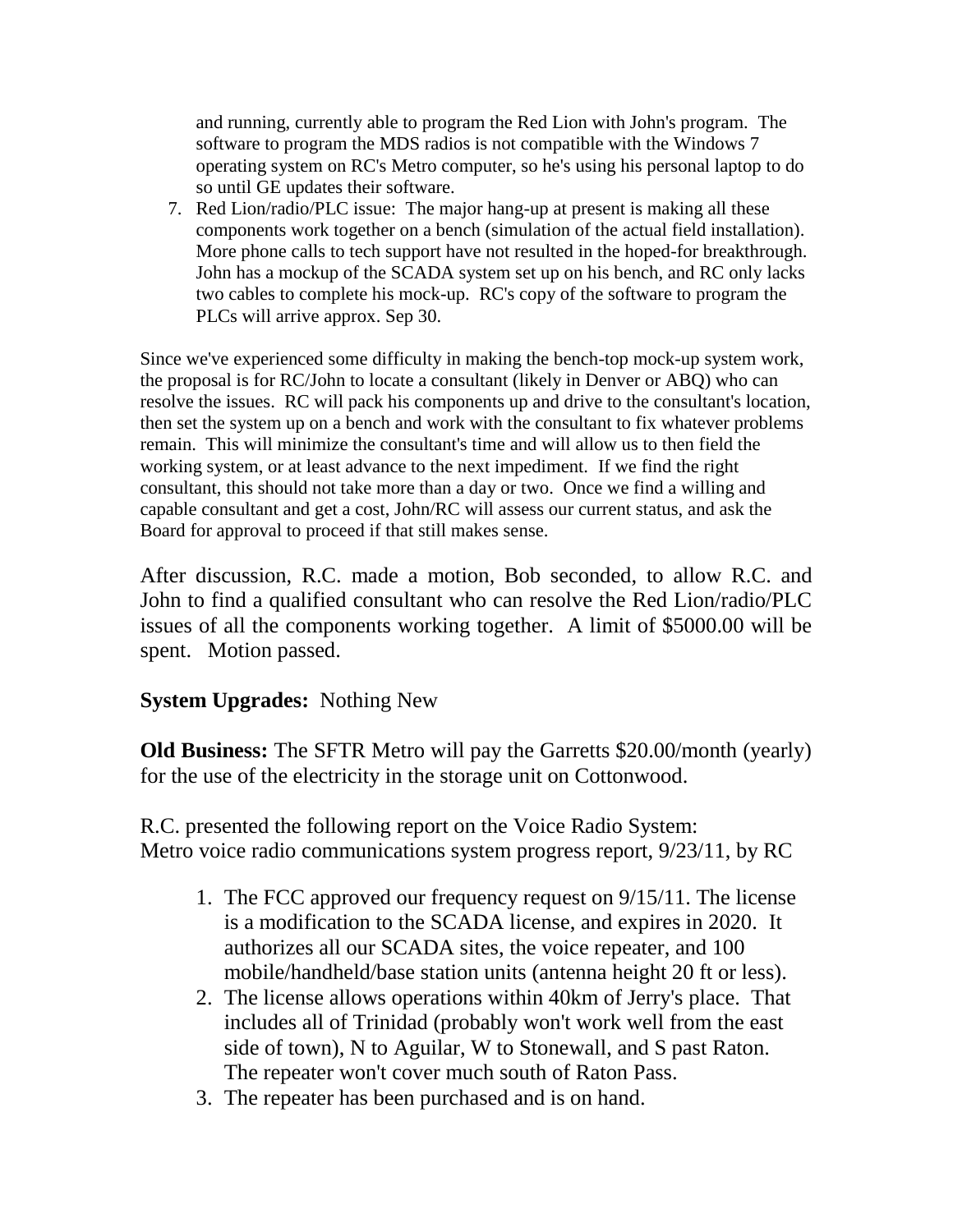- 4. The duplexer (necessary for proper repeater operation) has been ordered and RC will install it in the repeater case when it arrives.
- 5. The repeater will then be installed at Jerry's with a temporary antenna. Using that antenna, coverage on the ranch will be checked to determine what's needed for a final antenna configuration.

6. RC's Metro laptop has been received and is working well for both SCADA and the voice system, with some minor SCADA issues. 7. The earlier estimates on initial voice system cost are still reasonable (\$10-11K).

- 8. Six hand-held radios (Icom 3021) and six mobile radios (Icom 5021) are on order. The mobiles may be used either in a vehicle or as a base station. These will all be programmable using the Metro laptops. Two additional hand-held radios will be ordered later for maintenance, testing, and troubleshooting.
- 9. Schedule: Licensing took about 10 weeks longer than I thought. We should be up and running sometime in November.

Questions:

Do we want battery backup power for the repeater? Or does Jerry have backup power?

Can we pay Jerry for electrical power?

Discussion followed. R.C. will monitor the electricity used at Jerry's. It was decided to proceed with a battery backup system. The cost is within the existing budget. The possibility of a generator was also discussed.

# **New Business:**

Budget person appointment: Bob moved, R.C. seconded, to appoint Lynn as the Budget person.

After discussion of the preliminary 2012 budget, the attached budget will be presented at the budget hearing December  $1<sup>st</sup>$ , 2011 with possible changes to the income items after review toward the end of 2011.

**J Lot Inclusion**: Bob stated that the owners of lot J2 have approached the Metro Board about the cost of being included in the water system. That is a possibility if they are willing to pay all the appropriate back fees associated with being part of the water system, and the cost of connection.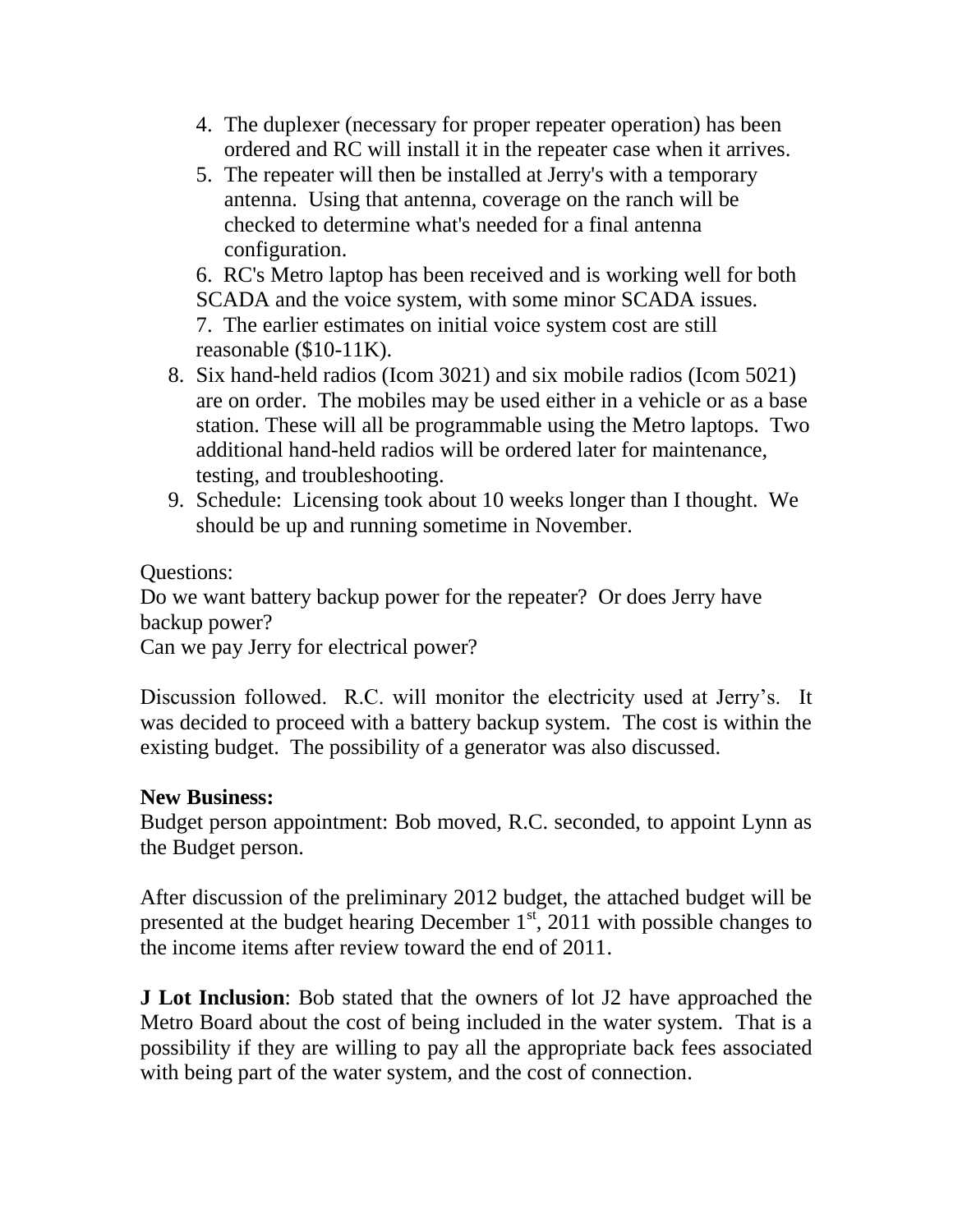There are two possible options for making the connection. The least expensive would be to tap into the main supply line which runs through their property. That scenario would require State review and approval, since it is prior to the point we monitor and disinfect water. Bob has contacted the state, requesting an opinion. If the State does not allow the connection at that point, the line will have to connect approximately ½ mile west and up. The cost of such line would be paid by the Phillips (in addition to back fees). Once Bob hears back from the State, he will inform the board and the owners of lot J2 of their ruling.

**Designated Election Official**: Mike moved, R.C. seconded to appoint Lynn D. McCreight as the designated election official. Motion passed. The appointment was signed as well as the Oath. Lynn will clarify existing Board member term limits.

**Other:** Linda Austin stated that when the road by their property was dug up for line repairs, it was not properly fixed, leaving a hole(s). Will the road be fixed before winter? John Parker (on the road committee), confirmed her Lot # and she was assured it would be fixed before winter.

Discussion followed in regards to provisions that will be made to owners if their water lines freeze. The options will be for the affected owner to either haul their own water, which will be supplied free of charge by the Metro, and to have their maintenance fee waived during the period they no longer have service, or the Metro will haul their water, charge for the water used, and continue to levy the maintenance charge.

Mike moved, R.C. seconded, to adjourn the meeting at 10:22.

# **Attached preliminary 2012 Budget:**

Santa Fe Trail Ranch Metropolitan District Preliminary Budget for 2012

|                                             | 2012<br><b>Budget</b>  | Actual | <b>Difference</b> |
|---------------------------------------------|------------------------|--------|-------------------|
| <b>Beginning fund balance</b>               | 198,395.69             | 0.00   |                   |
| Water sales<br><b>Plant Investment Fees</b> | 42,074.64<br>26,280.00 | 0.00   | 42.074.64         |
| <b>Maintenance Fees</b>                     | 65,667.00              | 0.00   | 65,667.00         |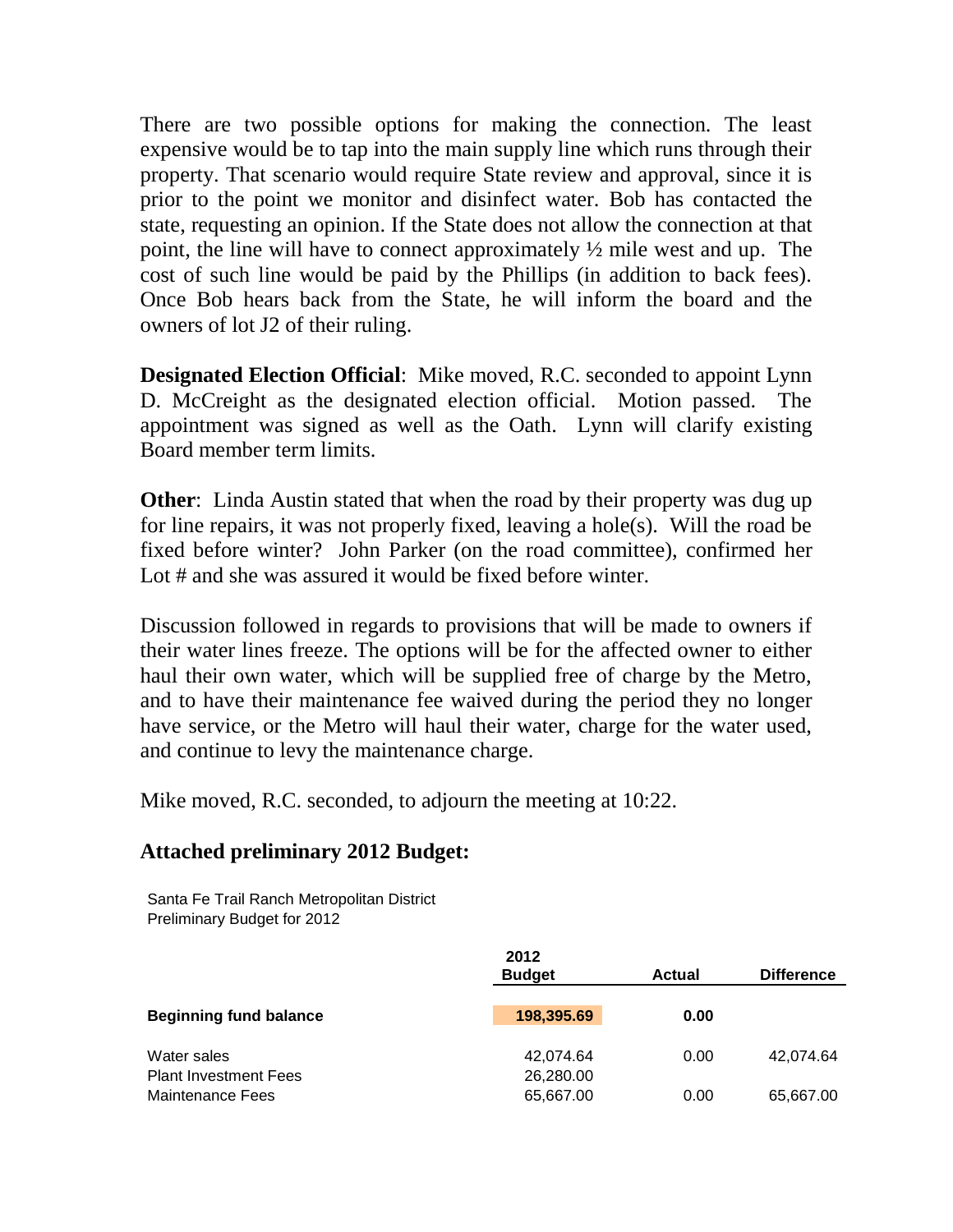| <b>Colo Conservation</b><br><b>Bond Assessments</b><br>Finance Charges- All<br>Other- Misc. Income |   | 745.00<br>154,634.00<br>1,012.00 | 0.00<br>0.00<br>0.00 | 745.00<br>154,634.00<br>1,012.00 |
|----------------------------------------------------------------------------------------------------|---|----------------------------------|----------------------|----------------------------------|
| <b>TOTAL INCOME</b>                                                                                | # | 290,412.64                       | 0.00                 | 290,412.64                       |
| <b>Bank Fees</b>                                                                                   |   | 1,950.00                         | 0.00                 | 1,950.00                         |
| <b>Legal Fees</b>                                                                                  |   | 1,500.00                         | 0.00                 | 1,500.00                         |
| Accounting & Audit                                                                                 |   | 43,280.00                        | 0.00                 | 43,280.00                        |
| <b>CPA Costs</b>                                                                                   |   | 3,300.00                         | 0.00                 | 3,300.00                         |
| Co. Conservation - Weed control                                                                    |   | 745.00                           |                      |                                  |
| Utilities - Water and Electric                                                                     |   | 50,000.00                        | 0.00                 | 50,000.00                        |
| <b>Fuel Reimbursements</b>                                                                         |   | 6,360.00                         | 0.00                 | 6,360.00                         |
| Insurance                                                                                          |   | 2,340.00                         |                      |                                  |
| System Repairs/ Labor & Sanitation                                                                 |   | 80,000.00                        | 0.00                 | 80,000.00                        |
| <b>Bond Principle</b>                                                                              |   | 116,447.00                       | 0.00                 | 116,447.00                       |
| <b>Interest Payments</b>                                                                           |   | 38,553.00                        |                      |                                  |
| <b>Meter Installations Fee</b>                                                                     |   | 2,000.00                         |                      |                                  |
| <b>Metro Meter Costs</b>                                                                           |   | 4,400.00                         | 0.00                 | 4,400.00                         |
| City Tap Fees                                                                                      |   | 20,600.00                        | 0.00                 | 20,600.00                        |
| <b>System Expansion</b>                                                                            |   | 13,450.00                        | 0.00                 | 13,450.00                        |
| <b>TOTAL EXPENSES</b>                                                                              |   | 384,925.00                       | 0.00                 | 384,925.00                       |
| <b>Capital Reserves</b><br><b>LOC Reserves</b>                                                     |   | 15,000.00                        | 0.00                 | 15,000.00                        |
| <b>Ending fund balance</b>                                                                         | # | 118,883.33                       | 0.00                 |                                  |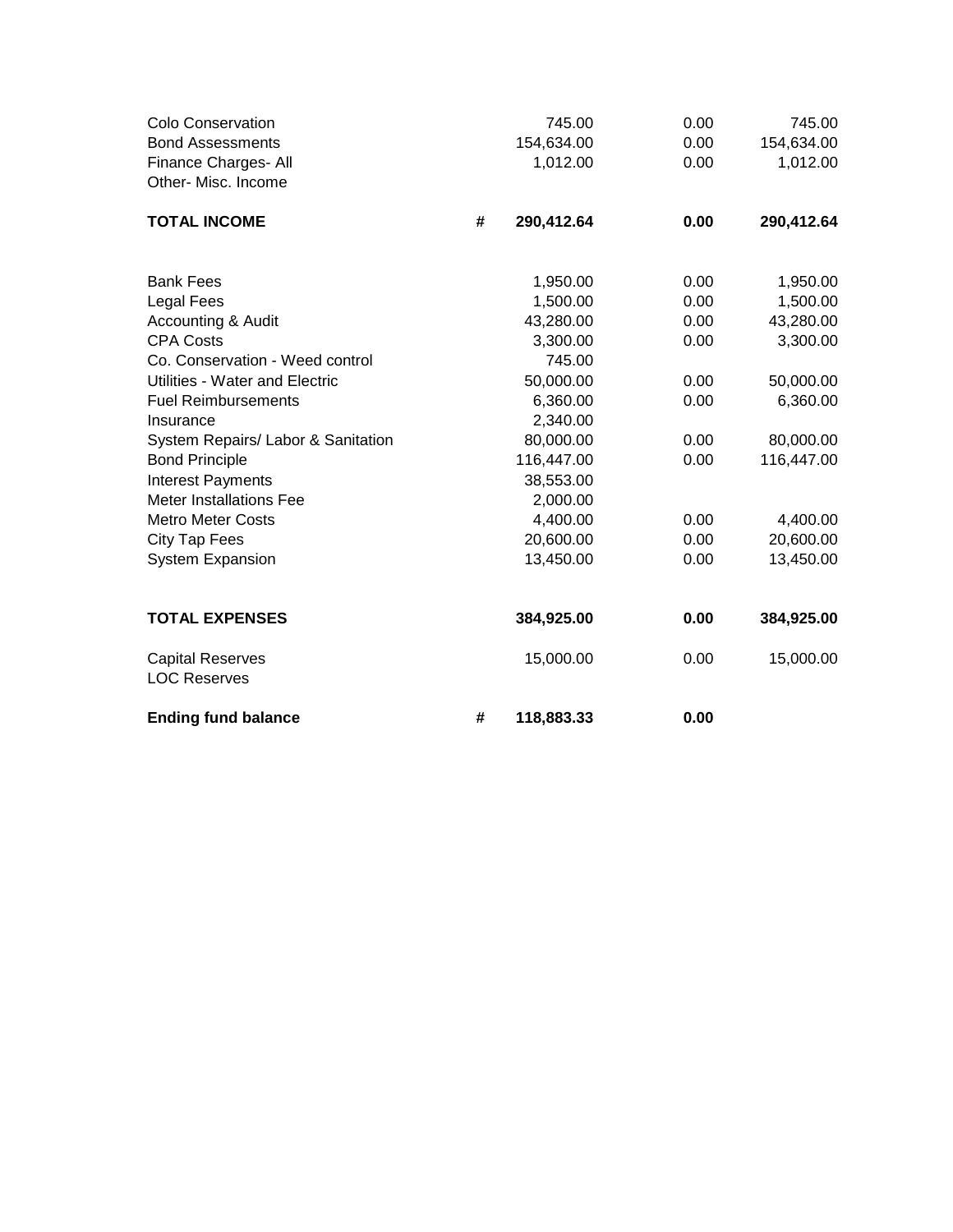# SANTA FE TRAIL RANCH METROPOLITAN DISTRICT (SFTR) BUDGET HEARING - DECEMBER 1, 2011 CENTURY FINANCIAL GROUP OFFICE 109 W MAIN TRINIDAD, CO 81082

# **MEETING MINUTES**

**Meeting called to order** by Bob L. Scott at 9:00 a.m.

**Proof of Notice**: was given in 3 public areas within the district and 2 public areas outside the district.

**Roll Call**: Board Members: Robert L. Scott (Bob), R.C. Ghormley, Mike Shelton, Jerry Withington, and Rick Kinder - Guests: Lynn McCreight, John Noard and Nancy Allred

## **Determination of Quorum**: Yes

**Minutes**: Mike moved and RC seconded to approve the minutes from the September 28, 2011 meeting. Motion passed.

After some discussion, Bob moved to add Appendix A to the May 5, 2010 minutes. Rick seconded the motion. Motion passed. The contents of the Appendix were discussed in the May 5, 2010 meeting.

**2012 Budget**: Mike stated that from the preliminary 2012 Budget discussed in the September  $28<sup>th</sup>$ , 2011 meeting, Lynn raised the Maintenance income number due to 3 pending meter application she has in hand and the estimated 3 or 4 during the 2012 year. Lynn also lowered the estimated Bond Assessment income due to the high number of bond payoffs in 2011. Other items such as Repairs and System expansion were estimated close to the 2011 budget. RC asked for the definition of PIF Plant Investment Fees. It was explained those are the payments to the City of Trinidad for the taps.

It supposedly represents the City investment required to service additional users. Bob made a motion to approve the proposed 2012 Budget as presented. Jerry seconded. Motion passed.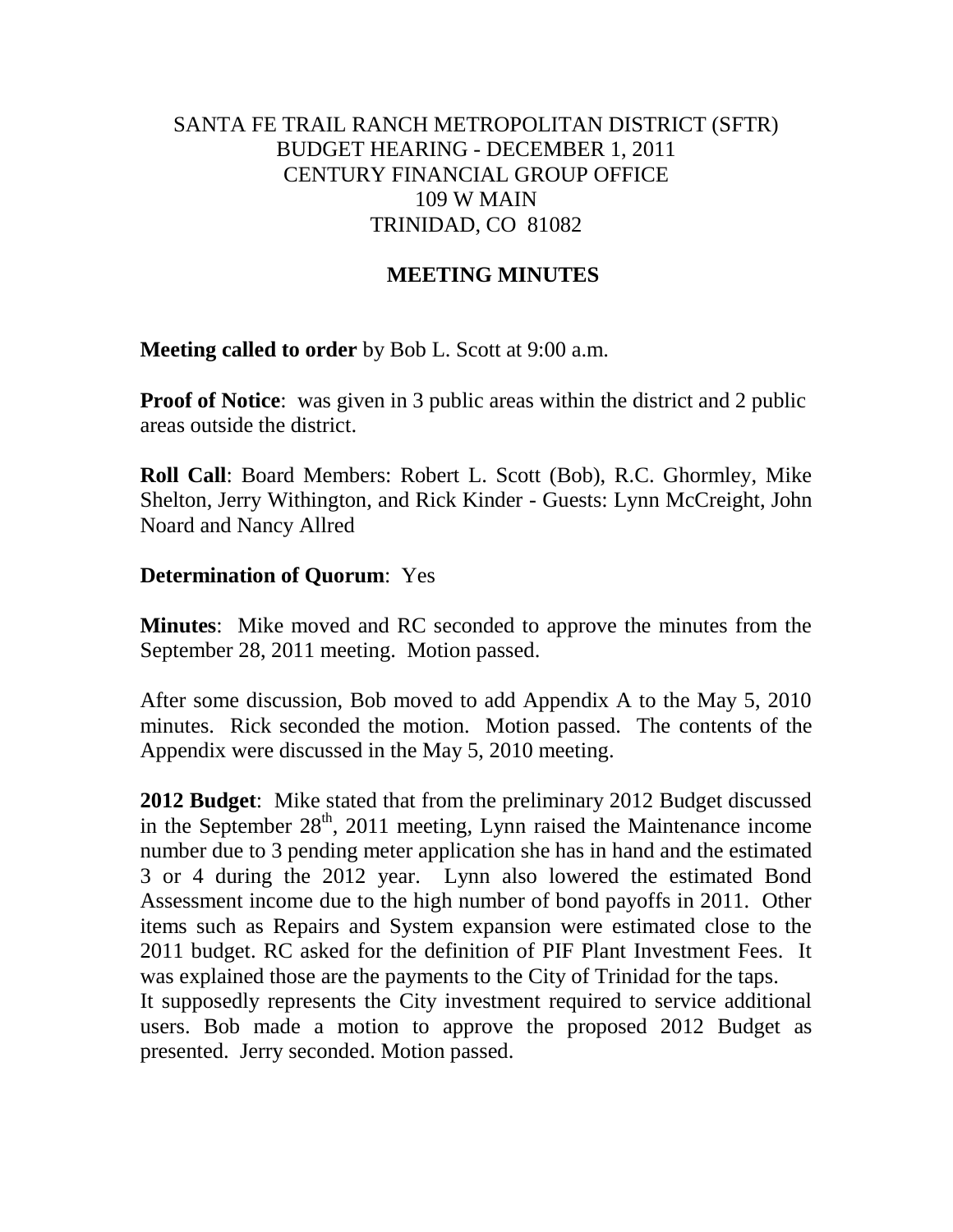**Treasures Report**: Mike discussed the Financials**.** It was clarified that the principal portion of the Bond payments goes against the Bond Liability on the Balance Sheet vs. the Profit and Loss. On the Budget vs. Actual, the water sales are over budgeted presumed due to a calculation error. Mike and Lynn double checked 2010 and 2011 numbers to verify validity. Discussion followed. The Balance Sheet, Profit and Loss, Cash flow were discussed. The Delinquent list was discussed. Bob would like to see a Profit and Loss that excludes the bond numbers. Bond numbers are "pass thru" numbers that distort the true bottom line. Bob would also like to see the 2012 numbers in the cash flow. Lynn will add them in and email them now that the 2012 numbers have been approved. Nancy questioned why the fund balance was off from the Balance Sheet and also stated the budget vs. actual needs to be more "laymen" friendly. Lynn will have to amend the 2011 budget with the state by the end of December.

## **SCADA**: RC Ghormley presented the following report:

The long-awaited completion of the remote monitoring system is up and running. We are now monitoring all tank levels and pump activity (P1, P5, and P6) real-time on the web screens. Several screens are available to help interpret what's happening at any given time. No need for the consultant that was authorized at the last Board meeting. John Sanders has put in several focused weeks to get us to this point. Good job, John.

The web display is still in flux, but the essentials are there as of last night. Each time an update to the software is uploaded; the trace erases and starts again. Have patience with the restarts while we get it tweaked up to meet everyone's desires.

Once everything is stable and has been running for a week or two, we need to calibrate the tank levels to match the trace indications. They're probably off by no more than a foot or two at present.

Next step after that is to cautiously begin to control pump activity with the SCADA system.

As a curiosity, note that the nominal water level drop over time in T1 is far less than the drop in T2 and T3.

Future plans: pumps 2, 3, 4 -- do we need to monitor them with the SCADA system? Maybe just P3 for now? [Board decision  $12/1/11$ : do not monitor P2-4 at this time].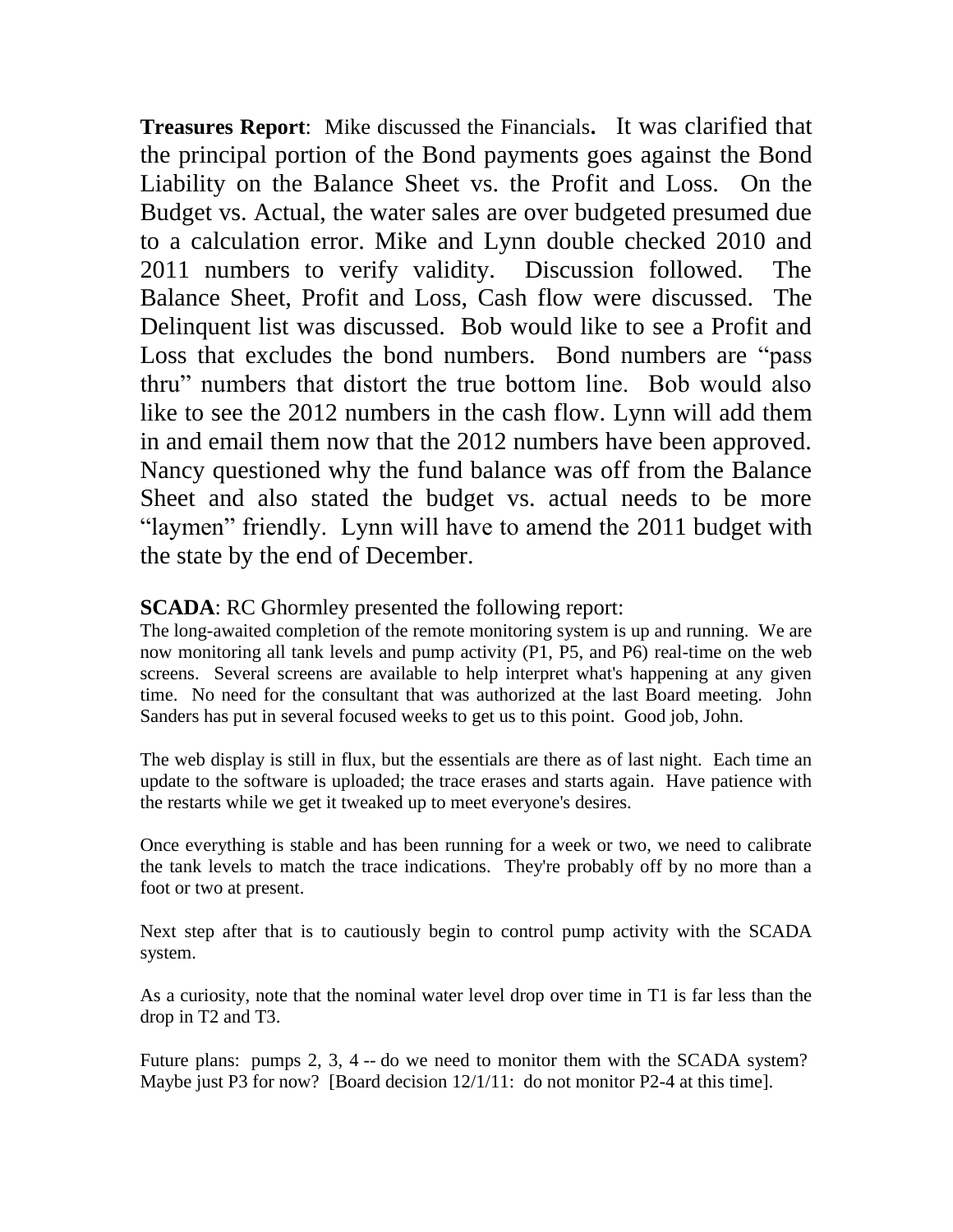Issue: Temperature sensitivity of PLCs. We will likely spend some bucks for experimenting (\$2K???) to address this issue. May turn out to be not much of an issue. Evaluation continues.

Issue: ComSolWireless antennas on the tower at T1. The SCADA/Communications Committee (RC and John) needs to be consulted by ComSolWireless before any additional equipment or antennas are added at T1 and the tower.

It was confirmed that the tank levels are right on with the computer levels. Purchasing temperature sensors was discussed or 8 new PLC's at a cost of approximately \$600 ea.. Using the SCADA system at pumps 2, 3 and 4 was discussed. It was decided after the discussion that it was not necessary at this time as long as the buried wiring was still reliable. It would cost \$2000 - \$2500/pump to activate.

**Voice Radio System**: RC presented the following report.

The voice radio system is up and running on an IOC basis (Initial Operational Capability). The budget estimate of 5/31/11 was \$10K to \$11K depending on antenna needed. Nearly all the equipment has been purchased except for some odds and ends, and the system will be completed for right at the estimated \$11K amount including the better antenna.

Backup power will be connected after the SCADA system work has diminished.

All board members plus Sanders have a handheld. Bob, RC, and John have mobile units. Three mobile units (or base stations) are still available. Our objective in distributing radios should be to develop the capability we need to effectively support our daily operations.

Repeater coverage hasn't been tested extensively yet, but it appears that some areas would be better served with a more efficient antenna than the temporary one in use now. For example, at P1 a handheld is a bit noisy and drops out occasionally. I believe we'd like communication from that area to be more solid.

A better antenna at Jerry's place should make a noticeable improvement. I will pursue getting an industry-standard DB224 antenna for about \$800 including shipping. This can be mounted on a pole fairly simply and avoid the cost of a tower since it would be secured to the side of Jerry's shed.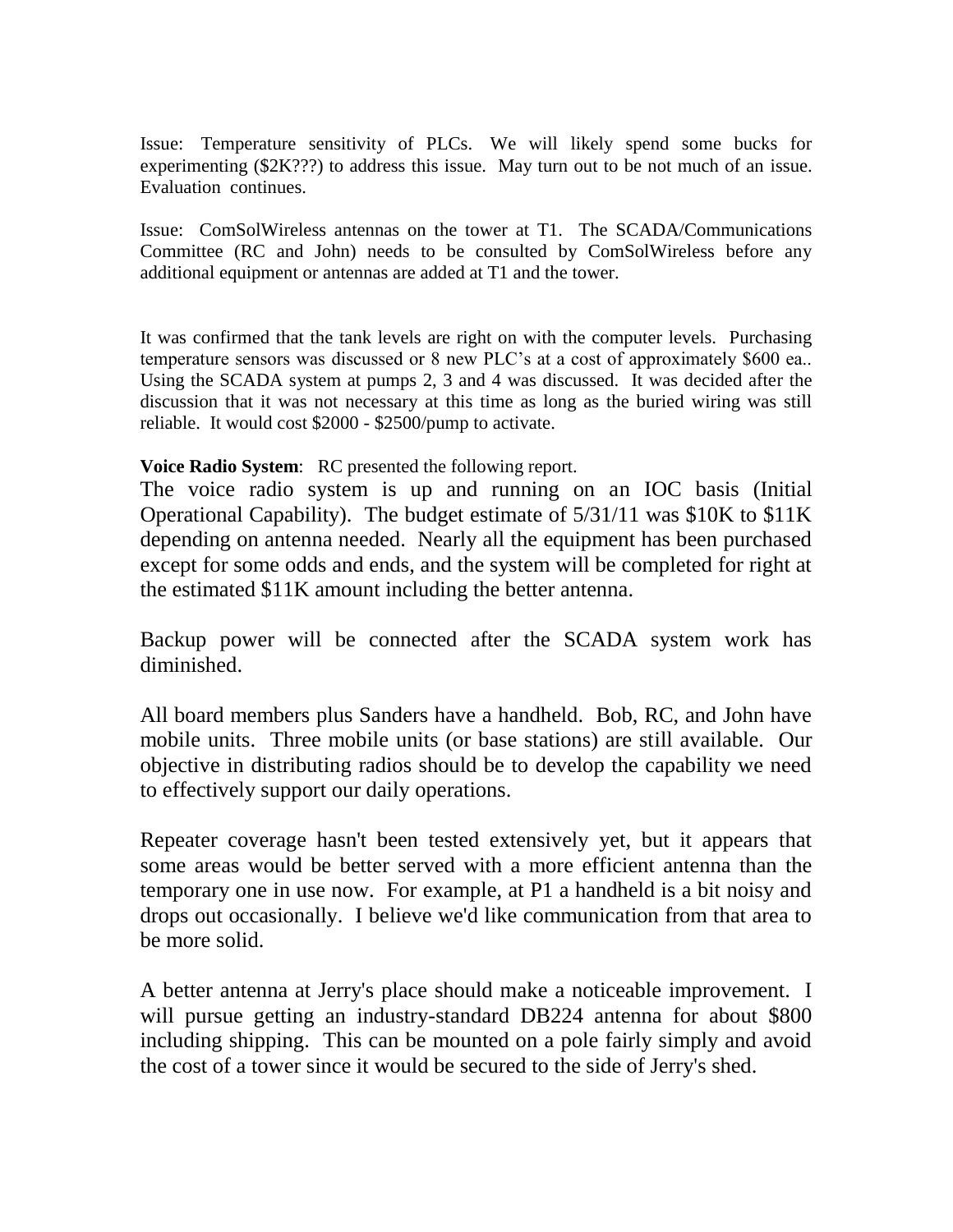As the system evolves, expect improvements in how user radios are programmed and used (buttons, channel names, etc). Both Sanders and RC will have the capability to program the repeater and all user radios via the Metro laptops we currently have.

Discussion followed: Mobiles in vehicles can only be heard when you are in the vehicle. Hand-helds work well. Bob suggested putting a mobile unit in his Ford which is used for maintenance. The POA has ordered 3 radios for road committee use. The Garretts (who maintain the roads) will possibly purchase a mobile unit for their truck.

RC will be reprogramming all the radios. It has been established that any radio user cannot use the Metro radio system for personal use. Robert Nelson (contractor doing repairs on the water system) will be loaned a radio if he is working with Metro personnel and needs to be in contact with that person. RC and John will be conducting tests with the radios.

RC motioned for the Board to allow RC and John to install communications equipment at any of the Metro sites to support Metro/POA activities or emergency communications. Such equipment would be used on a non-interference basis with Metro activities. Motion seconded. The motion passed (RC recused himself from the vote).

**System Upgrades:** It was discussed to possibly replace the gasketed river crossings-the decision was made to leave them alone until a problem arises.

Replacing pump 4 with a 70 gpm pump was discussed to eliminate the frequent cycling at pumps 1-3 . It could save us from replacing other pumps sooner than necessary. Bob will replace the pump and order a spare.

Bob purchased a diffuser that will read the GPM flow (pressure and volume). This allows the correct amount of water to be flushed during dead end line maintenance.

# **Old Business:**

**Regarding the request for a connection to the water system at lot J2:** After discussion, the board decided that, because of the State requirement that there be detectable residual chlorine at any given point of connection, the only alternative is to offer a connection from the line on Oak Park above the J2 property. The last sentence in one of the State's emails says,

" As far as I can tell, it appears that it is up to SFTR Metro District to decide whether to allow this connection and where, as long as appropriate cross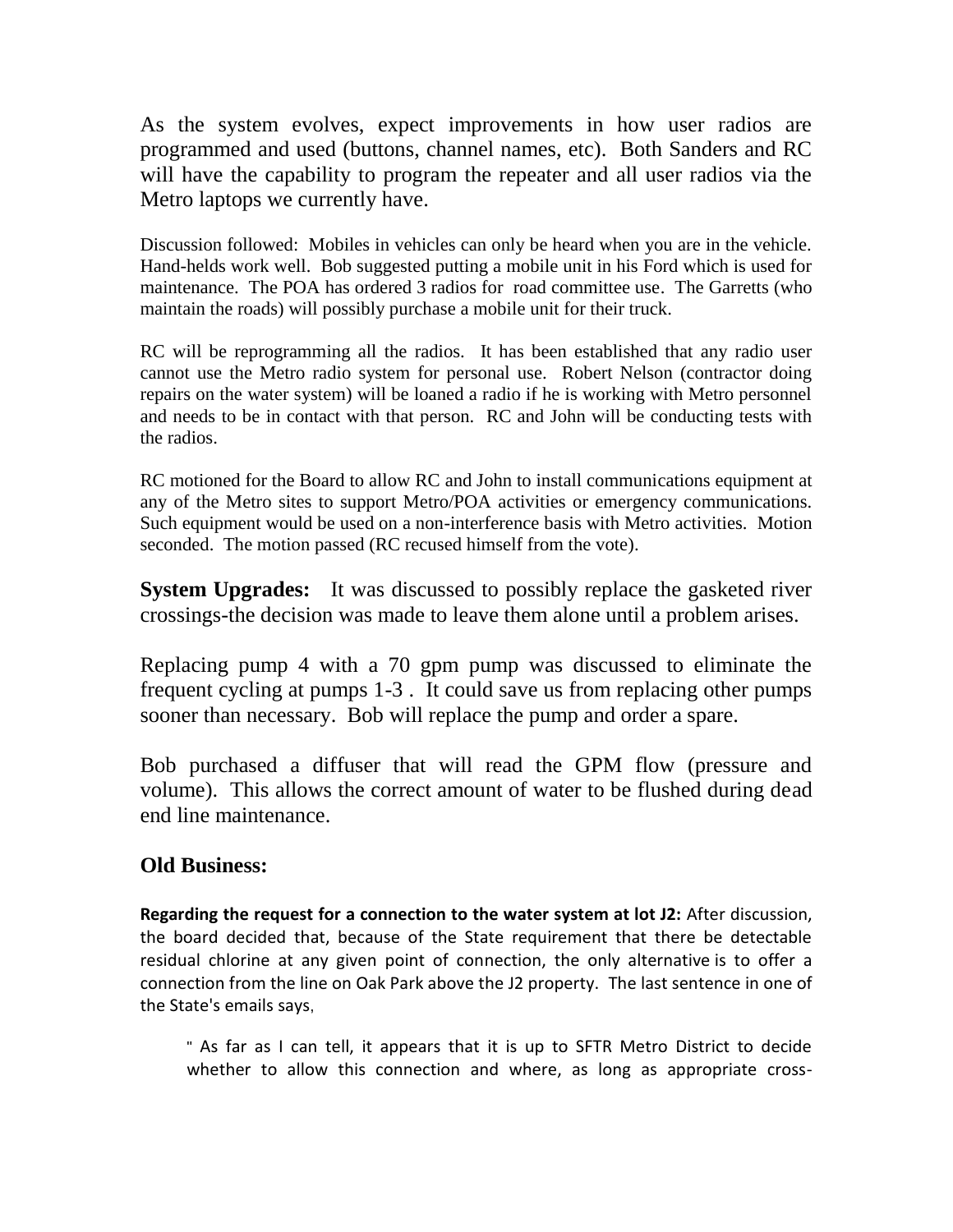connection control and water pressure are provided and there is a detectable chlorine residual at the service connection."

The issue is that there is no practical means for the Metro to test and chlorinate water prior to Tank one, thus we can't guarantee a detectable chlorine residual at that point. The other area of concern is the possibility, however remote, of cross-connection contamination of the entire system, since this is our main and only transmission line. At this time, we see no way we can satisfy the State requirements.

**Metro policy regarding frozen lines was discussed.** The board affirmed there is no change to our policy, which is stated as follows:

The Metro's policy now is to continue to supply users with water even if their line is frozen. We are offering those users the option of hauling their own water or alternatively, the Metro will keep water in their cistern for them. With the first option, a user could haul the water themselves, or make arrangements to have someone of their choosing haul water for them and pay that hauler to do so. That user's monthly maintenance fees would be suspended while the line is frozen, and the water would be supplied from a Metro source at no cost. With the second option, the costs will be transparent to the user. The user would continue to pay the monthly maintenance fee and pay for all water used at the prevailing rate, but the Metro would make arrangements for someone to haul the water and would pay the hauler for doing so.

# **New Business:**

Their will be a fee increase for testing beginning in January. The fee will be \$20.00. All fees could be raised. Rick will share the new 2012 testing schedule when he receives it.

The first two meeting dates in 2012 will be Tuesday, March  $6<sup>th</sup>$  and Wednesday, May  $9<sup>th</sup>$ . The remaining two dates will be determined after elections.

Bob adjourned the meeting at 10:55.

#### **APPENDIX A**

# **AMOUNT REFUNDABLE TO DISTRICT CUSTOMERS/OWNERS**

#### **1. EXCERPT FROM METRO MEETING 30 DEC 02**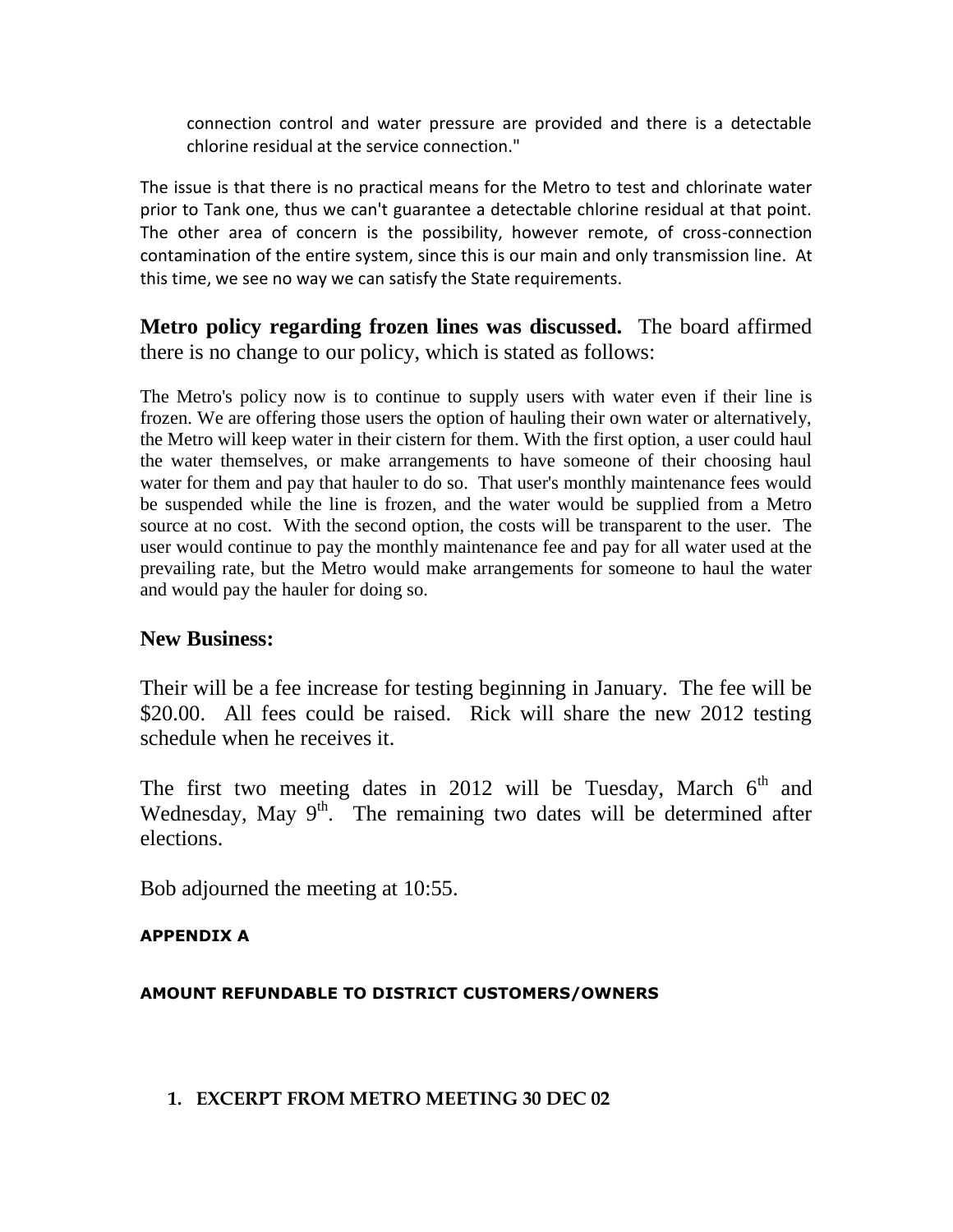Jim Davis also mentioned that under this resolution, they would assess an equal fee for each 35-acre lot to pay the cost to complete the water system. It does not address the return of those funds, which the **Metro District will reimburse to each property owner, from the proceeds of any successful litigation**. They will give the bank a copy of this resolution as part of the closing process of a completion loan.

#### **2. EXCERPT FROM WATER SYSTEM STATUS REPORT 27 JAN 03**

| \$347,000                                                 |
|-----------------------------------------------------------|
| 15,000                                                    |
| 5,900                                                     |
| 36,790                                                    |
| 69,500                                                    |
| 11,000                                                    |
| 4,500                                                     |
| Engineering consultation (current and on-going)<br>12,000 |
| 1,800                                                     |
| 1,370                                                     |
| 500                                                       |
| \$505,360                                                 |
|                                                           |

To secure the pay back for the Bank and the DOLA loans, the Metro District Board passed a resolution at its December 30 Budget Meeting to assess a Water System Completion Fee on each 35 acre property in the District. The fee will be determined by the final amount that we must borrow. We anticipate that we will **prevail in our lawsuits, in which case all or a large majority of the fees paid will be reimbursed to the** property owners. Our attorney expects the trial to begin this summer.